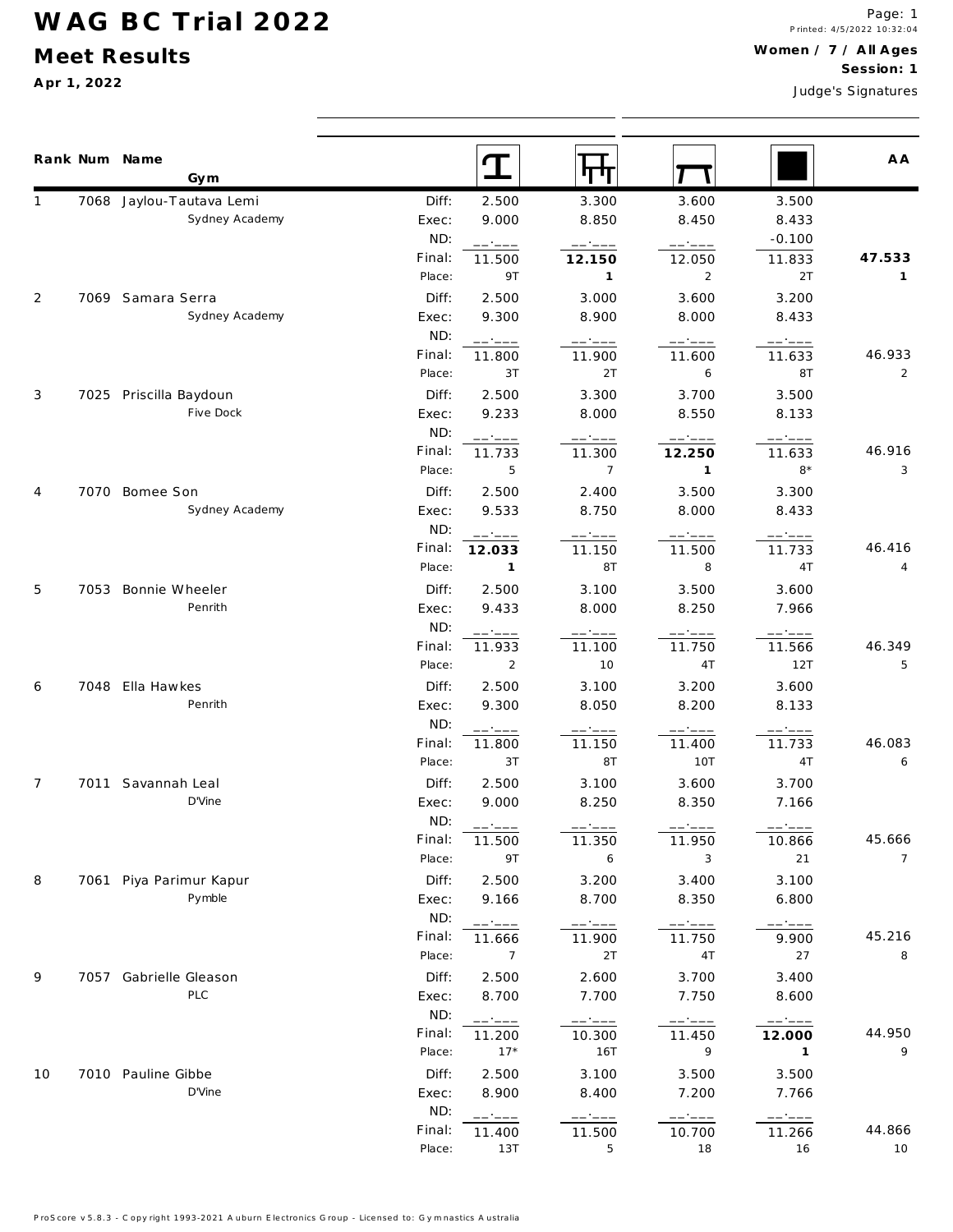## **WAG BC Trial 2022**

### **M eet Results**

**A pr 1, 2022**

|    | Rank Num Name<br>Gym  |                  |                  |                                                                                                                                                                                                                                                                                                                                                                   |                 |                                                         | A A          |
|----|-----------------------|------------------|------------------|-------------------------------------------------------------------------------------------------------------------------------------------------------------------------------------------------------------------------------------------------------------------------------------------------------------------------------------------------------------------|-----------------|---------------------------------------------------------|--------------|
| 11 | 7059 Amelia Strudwick | Diff:            | 2.500            | 2.500                                                                                                                                                                                                                                                                                                                                                             | 3.600           | 3.300                                                   |              |
|    | PLC                   | Exec:            | 9.200            | 7.300                                                                                                                                                                                                                                                                                                                                                             | 7.600           | 8.200                                                   |              |
|    |                       | ND:              | ------           | -----                                                                                                                                                                                                                                                                                                                                                             | ------          | ------                                                  |              |
|    |                       | Final:           | 11.700           | 9.800                                                                                                                                                                                                                                                                                                                                                             | 11.200          | 11.500                                                  | 44.200       |
|    |                       | Place:           | 6                | 20                                                                                                                                                                                                                                                                                                                                                                | 13T             | 15                                                      | 11           |
| 12 | 7066 Audrey Hantos    | Diff:            | 2.500            | 2.400                                                                                                                                                                                                                                                                                                                                                             | 3.400           | 3.300                                                   |              |
|    | Sydney Academy        | Exec:            | 8.700            | 8.100                                                                                                                                                                                                                                                                                                                                                             | 7.450           | 8.333                                                   |              |
|    |                       | ND:              | ------           | $\begin{tabular}{cc} - & - & - \\ \hline \end{tabular}$                                                                                                                                                                                                                                                                                                           | ------          | $\begin{tabular}{cc} - & - & - \\ \hline \end{tabular}$ |              |
|    |                       | Final:           | 11.200           | 10.500                                                                                                                                                                                                                                                                                                                                                            | 10.850          | 11.633                                                  | 44.183       |
|    |                       | Place:           | 17T              | 13T                                                                                                                                                                                                                                                                                                                                                               | 17              | 8T                                                      | 12           |
| 13 | 7026 Xochil Comba     | Diff:            | 2.500            | 2.500                                                                                                                                                                                                                                                                                                                                                             | 3.400           | 3.200                                                   |              |
|    | Five Dock             | Exec:            | 8.700            | 7.800                                                                                                                                                                                                                                                                                                                                                             | 8.000           | 7.933                                                   |              |
|    |                       | ND:              | ------           | $--- - - - -$                                                                                                                                                                                                                                                                                                                                                     | $--- - - - -$   | $\qquad \qquad - - - - -$                               |              |
|    |                       | Final:           | 11.200           | 10.300                                                                                                                                                                                                                                                                                                                                                            | 11.400          | 11.133                                                  | 44.033       |
|    |                       | Place:           | 17T              | 16T                                                                                                                                                                                                                                                                                                                                                               | 10T             | 18                                                      | 13           |
| 14 | 7029 Bella Isenegger  | Diff:            | 2.500            | 3.300                                                                                                                                                                                                                                                                                                                                                             | 3.400           | 3.400                                                   |              |
|    | Infinity              | Exec:            | 8.400            | 7.750                                                                                                                                                                                                                                                                                                                                                             | 6.950           | 8.266                                                   |              |
|    |                       | ND:              | ------           | ------                                                                                                                                                                                                                                                                                                                                                            |                 | ------                                                  |              |
|    |                       | Final:<br>Place: | 10.900<br>24     | 11.050<br>11                                                                                                                                                                                                                                                                                                                                                      | 10.350<br>23    | 11.666<br>$\overline{7}$                                | 43.966<br>14 |
|    |                       |                  |                  |                                                                                                                                                                                                                                                                                                                                                                   |                 |                                                         |              |
| 15 | 7056 Annalise Gleason | Diff:            | 2.500            | 3.300                                                                                                                                                                                                                                                                                                                                                             | 3.400           | 3.400                                                   |              |
|    | PLC                   | Exec:            | 8.333            | 7.250                                                                                                                                                                                                                                                                                                                                                             | 7.200           | 8.433                                                   |              |
|    |                       | ND:<br>Final:    | ------           |                                                                                                                                                                                                                                                                                                                                                                   | -----           | 11.833                                                  | 43.816       |
|    |                       | Place:           | 10.833<br>$27*$  | 10.550<br>12                                                                                                                                                                                                                                                                                                                                                      | 10.600<br>19T   | 2T                                                      | 15           |
|    | 7067 Chloe Jackson    |                  |                  |                                                                                                                                                                                                                                                                                                                                                                   |                 |                                                         |              |
| 16 | Sydney Academy        | Diff:<br>Exec:   | 2.500<br>8.900   | 3.100<br>8.550                                                                                                                                                                                                                                                                                                                                                    | 3.400<br>6.000  | 3.200<br>7.966                                          |              |
|    |                       | ND:              |                  |                                                                                                                                                                                                                                                                                                                                                                   |                 |                                                         |              |
|    |                       | Final:           | ------<br>11.400 | -----<br>11.650                                                                                                                                                                                                                                                                                                                                                   | $   -$<br>9.400 | ------<br>11.166                                        | 43.616       |
|    |                       | Place:           | 13T              | $\overline{4}$                                                                                                                                                                                                                                                                                                                                                    | 27              | 17                                                      | 16           |
| 17 | 7047 Elise Garcia     | Diff:            | 2.500            | 2.900                                                                                                                                                                                                                                                                                                                                                             | 3.200           | 3.300                                                   |              |
|    | Penrith               | Exec:            | 8.333            | 7.500                                                                                                                                                                                                                                                                                                                                                             | 7.700           | 7.766                                                   |              |
|    |                       | ND:              |                  |                                                                                                                                                                                                                                                                                                                                                                   |                 |                                                         |              |
|    |                       | Final:           | ------<br>10.833 | 10.400                                                                                                                                                                                                                                                                                                                                                            | 10.900          | 11.066                                                  | 43.199       |
|    |                       | Place:           | $27*$            | 15                                                                                                                                                                                                                                                                                                                                                                | 16              | 19                                                      | 17           |
| 18 | 7031 Ella Simmons     | Diff:            | 2.500            | 2.800                                                                                                                                                                                                                                                                                                                                                             | 3.400           | 3.500                                                   |              |
|    | Infinity              | Exec:            | 9.000            | 5.550                                                                                                                                                                                                                                                                                                                                                             | 8.150           | 8.200                                                   |              |
|    |                       | ND:              | ------           | $\hspace{0.05cm} \hspace{0.05cm} \hspace{0.05cm} \hspace{0.05cm} \hspace{0.05cm} \hspace{0.05cm} \hspace{0.05cm} \hspace{0.05cm} \hspace{0.05cm} \hspace{0.05cm} \hspace{0.05cm} \hspace{0.05cm} \hspace{0.05cm} \hspace{0.05cm} \hspace{0.05cm} \hspace{0.05cm} \hspace{0.05cm} \hspace{0.05cm} \hspace{0.05cm} \hspace{0.05cm} \hspace{0.05cm} \hspace{0.05cm}$ | $-- - -$        | $--- \hspace{0.2cm}--- \hspace{0.2cm}---$               |              |
|    |                       | Final:           | 11.500           | 8.350                                                                                                                                                                                                                                                                                                                                                             | 11.550          | 11.700                                                  | 43.100       |
|    |                       | Place:           | 9T               | 29                                                                                                                                                                                                                                                                                                                                                                | $\overline{7}$  | 6                                                       | 18           |
| 19 | 7012 Biblina Shamuel  | Diff:            | 2.500            | 2.500                                                                                                                                                                                                                                                                                                                                                             | 3.500           | 4.000                                                   |              |
|    | D'Vine                | Exec:            | 8.733            | 7.500                                                                                                                                                                                                                                                                                                                                                             | 7.650           | 6.700                                                   |              |
|    |                       | ND:              | ------           | ------                                                                                                                                                                                                                                                                                                                                                            |                 | $\qquad \qquad - - - - -$                               |              |
|    |                       | Final:           | 11.233           | 10.000                                                                                                                                                                                                                                                                                                                                                            | 11.150          | 10.700                                                  | 43.083       |
|    |                       | Place:           | 16               | 18T                                                                                                                                                                                                                                                                                                                                                               | 15              | 22                                                      | 19           |
| 20 | 7050 Holly Pomeroy    | Diff:            | 2.500            | 2.500                                                                                                                                                                                                                                                                                                                                                             | 3.200           | 3.100                                                   |              |
|    | Penrith               | Exec:            | 8.533            | 8.000                                                                                                                                                                                                                                                                                                                                                             | 8.000           | 7.166                                                   |              |
|    |                       | ND:              | ------           | $--- - - - -$                                                                                                                                                                                                                                                                                                                                                     | $-- ---$        | $---:---$                                               |              |
|    |                       | Final:           | 11.033           | 10.500                                                                                                                                                                                                                                                                                                                                                            | 11.200          | 10.266                                                  | 42.999       |
|    |                       | Place:           | 22               | 13T                                                                                                                                                                                                                                                                                                                                                               | 13T             | 26                                                      | 20           |